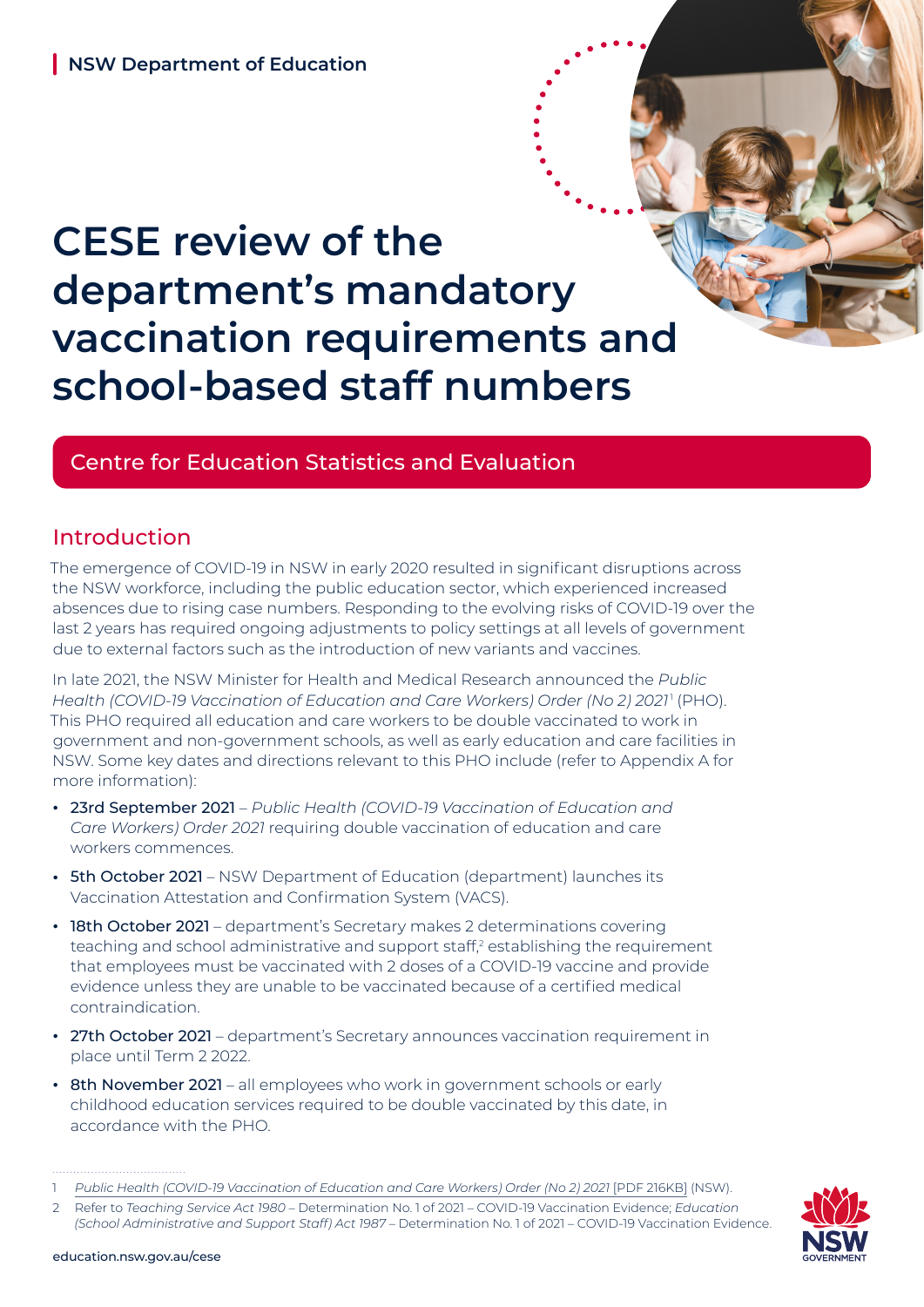- **10th March 2022** revised PHO<sup>3</sup> extends vaccine requirement for education and care workers until 13 May 2022.
- **•** 20th April 2022 NSW Government announces that the *Public Health (COVID-19 Vaccination of Education and Care Workers) Order 2022* will not be extended beyond 13 May 2022.4

This review clarifies some of the complexity around the legislative requirement in NSW for mandatory vaccination for education and care workers, and the department's systems and data used to monitor its implementation. This review first outlines how the department has responded to COVID-19 before describing the systems it uses to monitor the vaccination status of school-based staff. Definitions used in the VACS and SAP payroll system are provided to aid the interpretation of reported data.

## How has the department responded to COVID-19?

The department has implemented the PHO's requirement for school-based staff to be double vaccinated (or have a certified medical contraindication). Practically speaking, the department has achieved this by requiring government school employees to attest their vaccination status in VACS.

The vast majority of the department's school-based staff have complied. Over 600 school staff have had a medical contraindication recognised by the department in accordance with Australian Technical Advisory Group on Immunisation (ATAGI) guidelines. This includes staff who have had their contraindication reviewed by the Health and Safety Directorate but who have not entered it in VACS for privacy reasons.

The department supported NSW schools to successfully manage the impact of COVID-19 in Term 1 2022 through high levels of staff and eligible student vaccinations,<sup>s</sup> COVID-smart measures and policies (including cohorting and physical distancing) to minimise transmission, and the distribution of rapid antigen tests to schools for both surveillance and symptomatic testing. These measures resulted in only 3 government schools needing to be closed in that term due to elevated levels of infection among students and staff, despite the greater transmissibility of the Omicron variant. An additional 160 schools had one or more cohorts revert to learning from home for a short period as a circuit breaker at times of high COVID infections. Analysis of COVID transmission in NSW public schools in 2021 conducted by the National Centre for Immunisation Research and Surveillance (NCIRS) found multi-layered preventative strategies resulted in lower levels of secondary attack in schools than the wider community, and face-to-face learning did not drive COVID-19 community transmission.<sup>6</sup>

On 20 April 2022, the NSW Government announced that a range of vaccine-related PHOs will not be extended beyond 13 May 2022, including the mandate regarding education and care workers.<sup>7</sup> After the repeal of various public health orders, the wider community will move to a risk-based assessment approach for most workplaces. Note that the Secretary's determinations and directions for staff to be double vaccinated remains a condition of employment. The determination and direction are due for review by the end of Term 2 2022.

- 4 NCIRS (National Centre for Immunisation Research and Surveillance) (2022) '[COVID-19 in schools the](https://www.ncirs.org.au/covid-19-in-schools)  [experience in NSW: 18 October 2021 to 17 December 2021'](https://www.ncirs.org.au/covid-19-in-schools), *COVID-19 in Educational Settings*, NCIRS, accessed 9 May 2022.
- 5 In July 2021, the department communicated to principals about a new mass vaccination centre at Qudos Bank Arena where Year 12 students who lived in the LGAs of concern were eligible for priority vaccinations. In August 2021, priority vaccinations were expanded to eligible students aged 16 years and above who lived in the LGAs of concern.
- 6 NCIRS (National Centre for Immunisation Research and Surveillance) (2022) '[COVID-19 in schools the](https://www.ncirs.org.au/covid-19-in-schools)  [experience in NSW: 18 October 2021 to 17 December 2021'](https://www.ncirs.org.au/covid-19-in-schools), *COVID-19 in Educational Settings*, NCIRS, accessed 9 May 2022.

<sup>3</sup> *[Public Health \(COVID-19 Vaccination of Education and Care Workers\) Order 2022](https://legislation.nsw.gov.au/file/Public Health (COVID-19 Vaccination of Education and Care Workers) Order 2022.pdf)* [PDF 269KB] (NSW).

<sup>7</sup> NSW Government (20 April 2022) *[Update on COVID settings](https://www.nsw.gov.au/media-releases/nsw-covid-update-april-2022)* [media release], NSW Government, accessed 9 May 2022.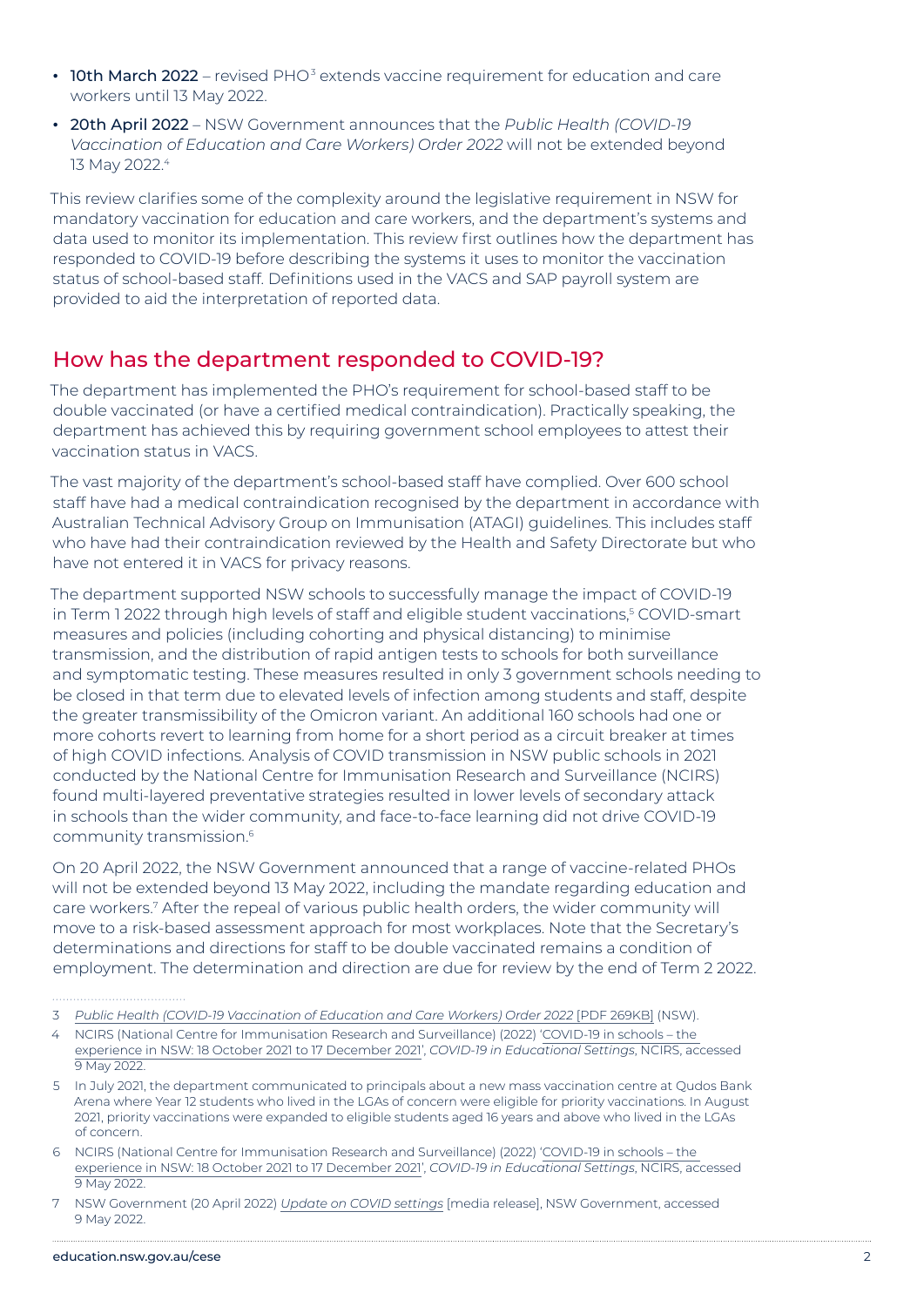# How does the department monitor staff vaccination status?

To ensure compliance with the PHO, active school-based teaching staff were required to attest their vaccination status in VACS. Prior to a staff member commencing work at a school or early education and care site, the staff member's attestation and vaccination status was validated by their manager in the COVID-19 Vaccine report in the SCOUT system, which is an internal reporting tool.<sup>8</sup>

#### **Vaccination status**

In VACS, staff are classified into the following groups depending on their attested vaccination status:9

| <b>Vaccination status</b> | <b>Definition</b>                                                                                                                                                                                                                                                                    |
|---------------------------|--------------------------------------------------------------------------------------------------------------------------------------------------------------------------------------------------------------------------------------------------------------------------------------|
| <b>Fully vaccinated</b>   | Has received 2 doses of vaccination.                                                                                                                                                                                                                                                 |
| Partially vaccinated      | Has received one vaccination dose, with a confirmed booking to receive<br>the second dose.                                                                                                                                                                                           |
| Not vaccinated            | Has not received any doses of vaccination, without an approved medical<br>contraindication                                                                                                                                                                                           |
| Medically exempt          | Has a medical contraindication certificate provided by a health professional<br>as per the Public Health Order. Where a staff member submits a medical<br>contraindication certificate, the document is to be uploaded into VACS<br>during the vaccination self-declaration process. |

Staff were requested to verify their vaccination status by showing evidence to an authorised officer, usually their line manager, who was required to visually sight this evidence and record that confirmation in VACS. Forms of approved evidence include:

| <b>Vaccination status</b>                | Approved evidence required                                                                                                                                                                              |
|------------------------------------------|---------------------------------------------------------------------------------------------------------------------------------------------------------------------------------------------------------|
| For the 'fully<br>vaccinated', either:   | • An online immunisation history statement.<br>• A COVID-19 digital certificate from the Australian Immunisation Register.                                                                              |
| For the 'partially<br>vaccinated', both: | • Evidence from the Australian Immunisation Register that the worker has<br>had one dose of a COVID-19 vaccine.<br>• Evidence of an appointment to receive a second COVID-19 vaccine<br>(if available). |
| For the 'medically<br>exempt':           | • A medical contraindication certificate from a medical practitioner<br>in a form approved by the Chief Health Officer that specifies the<br>medical contraindication.                                  |

Staff members seeking medical exemption were directed to provide approved evidence of a medical contraindication in VACS. However, in instances where a staff member wished to keep the nature of their medical contraindication confidential, they had the option of providing an approved form to the department's Health and Safety Directorate. A health and wellbeing advisor reviewed and confirmed with the authorised officer that a medical contraindication exists without disclosing the nature of the health condition.

<sup>8</sup> NSW Department of Education (2022) *[New staff attestation](https://education.nsw.gov.au/inside-the-department/covid-19/vaccinations/new-staff-attestation)*, NSW Department of Education website, accessed 9 May 2022.

<sup>9</sup> NSW Department of Education (2022) *[Vaccination guide for principals](https://education.nsw.gov.au/inside-the-department/covid-19/vaccinations/vaccination-guide-for-principals)*, NSW Department of Education website, accessed 9 May 2022.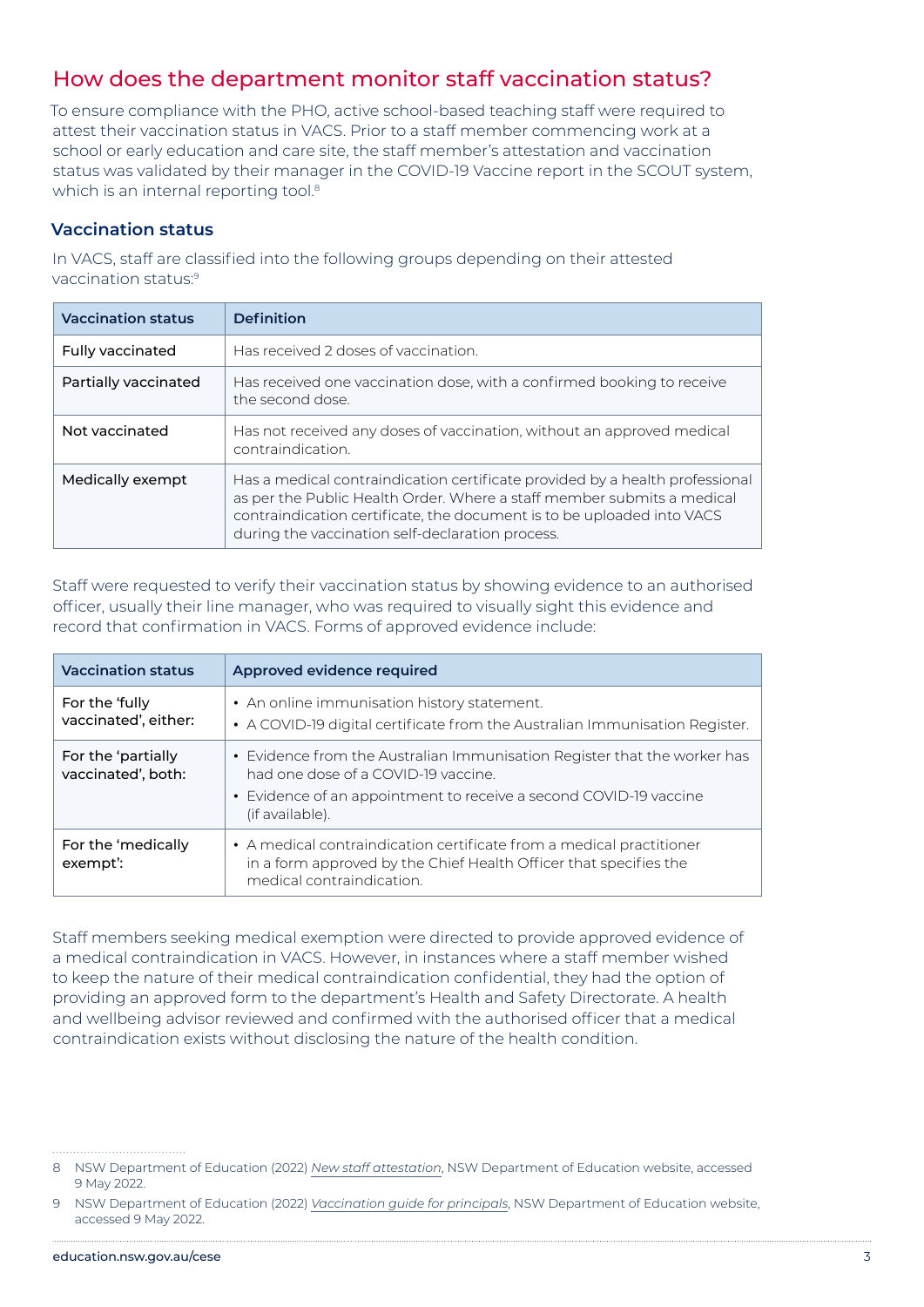#### **Other information captured by VACS**

The department also collected the following information in VACS:

- **•** employee information (name and employee ID) for both the employee attesting and approving
- **•** attestation date date and time stamp when a record was submitted onto the VACS Confirm system
- **•** vaccination status different statuses in table below
- **•** view file enables the viewing of records with a medical exemption form attached
- **•** relevant date this differs for each vaccination status type, as indicated in the following table taken from the VACS Confirm user guide:

| Status type                                       | Relevant date meaning                          |
|---------------------------------------------------|------------------------------------------------|
| <b>Fully vaccinated</b>                           | The date of the second vaccination.            |
| Partially vaccinated                              | The date of the first vaccination.             |
| Not vaccinated – with an<br>appointment booked    | The date of the first vaccination appointment. |
| Not vaccinated – without an<br>appointment booked | The date field will be blank                   |
| Medically exempt – temporary                      | The date the exemption is valid to.            |
| Medically exempt – ongoing                        | The date field will be blank.                  |

Source: <https://education.nsw.gov.au/inside-the-department/covid-19/vaccinations/vacs-confirm>.

#### **Definitions of active versus inactive school-based staff**

An important factor in understanding the vaccine status of NSW school-based staff involves the definitions the department uses to classify staff in SAP systems. These definitions relate to who and when staff are required to engage with VACS. Given the scale of the department and the dynamic nature of its workforce, human resources systems are necessarily detailed and are required to capture a range of complex scenarios. One of the ways the department's SAP payroll system classifies staff involves the following categories: (1) active; (2) inactive; and (3) withdrawn. Table 1 provides the definitions of these classifications.

#### **Table 1 Definitions of active versus inactive school-based staff**

| <b>Status</b> | <b>Definition</b>                                                                                                                                                                                                                                                                                 |
|---------------|---------------------------------------------------------------------------------------------------------------------------------------------------------------------------------------------------------------------------------------------------------------------------------------------------|
| Active        | A staff member becomes 'active' at the point they are assigned to<br>a temporary or permanent position within a school's organisational<br>structure within the SAP payroll system. They remain 'active' for the<br>duration of their appointment.                                                |
|               | Casual staff can also appear active on SAP if they are casually nominated<br>to work at a school, even if they are not seeking workdays. Casual staff are<br>often entered into the SAP payroll system by a school to streamline the<br>process of employing them for a future casual assignment. |
|               | Casually nominated staff are 'active' from the point that their casual<br>nomination form is processed by a school, and their nomination will then<br>remain active for up to 18 months.                                                                                                          |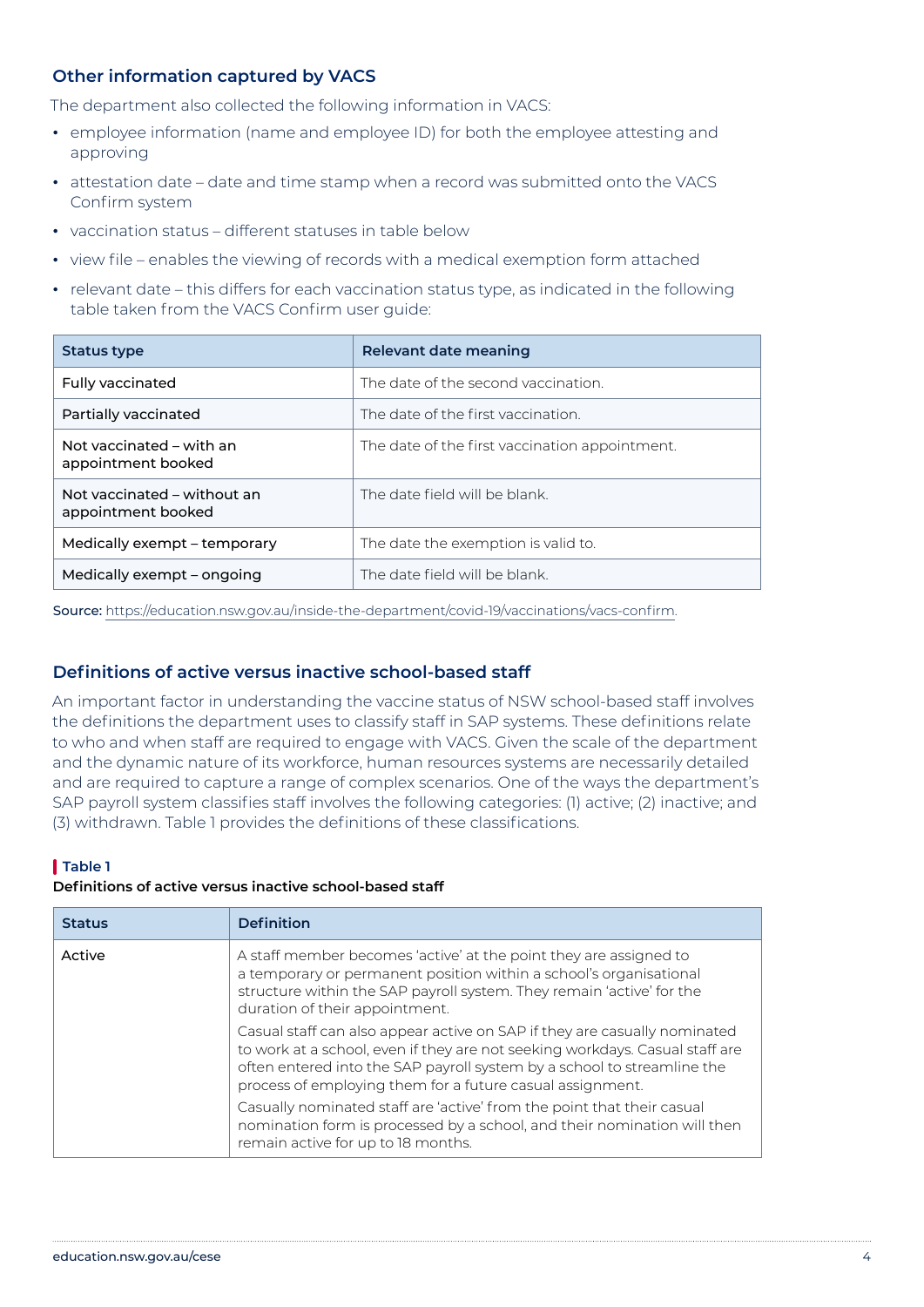| <b>Status</b> | <b>Definition</b>                                                                                                                                                                                                                                                                                                                                           |
|---------------|-------------------------------------------------------------------------------------------------------------------------------------------------------------------------------------------------------------------------------------------------------------------------------------------------------------------------------------------------------------|
| Inactive      | Only casual and temporary staff can be classified as 'inactive' in the<br>department's SAP system.<br>Their status remains inactive until:                                                                                                                                                                                                                  |
|               | (I) they receive another appointment, at which point their status reverts to<br>active for the period of that appointment                                                                                                                                                                                                                                   |
|               | (2) they have been inactive for 18 months, at which point their status<br>changes to withdrawn, or                                                                                                                                                                                                                                                          |
|               | (3) they notify the department that they are retiring or are no longer<br>seeking work, at which point their status changes to withdrawn.                                                                                                                                                                                                                   |
| Withdrawn     | A staff member is categorised as 'withdrawn' when their employment<br>with the department ceases. If a staff member has not accepted an<br>assignment or been casually nominated with a school in 18 months, their<br>status will be reviewed. If they are deemed to be no longer working for the<br>department their status will be assigned as withdrawn. |

Casual nomination typically occurs when a qualified teacher approaches a school to inquire about available casual opportunities. A school can then choose to enter that teacher's employment information into the SAP payroll system so that they can be easily deployed to an assignment in the future. These staff are not required to attest until they are called upon for an engagement.

The way that school-based staff are classified as active or inactive is complex because the status of an employee can change over time based on their employment practices. Staff can also have multiple assignments in SAP against their employee ID, reflecting both their current and previous assignments. For example, a staff member may have one current 'active' part-time position at a school, and a separate 'inactive' position at a different school based on previous employment.

#### **The impact of changes to VACS data provisioning on the number of reported inactive 'unattested' school-based staff**

Prior to 27 January 2022, VACS employee data was drawn from the department's payroll records, which meant that only 'active' employees (that is, those receiving pay) could attest. However, from 27 January 2022, changes were introduced to enable more streamlined onboarding of new starters and inactive staff who might be called upon to work. These changes meant that any staff member (whether on payroll or not) with a valid department email address could now attest their vaccination status. This resulted in a significant increase in the number of 'inactive' unattested and new staff visible through the department's attestation reporting.

Inactive staff are not required to attest unless they intend to re-engage in active employment, and new starters are not required to attest until they are ready for employment.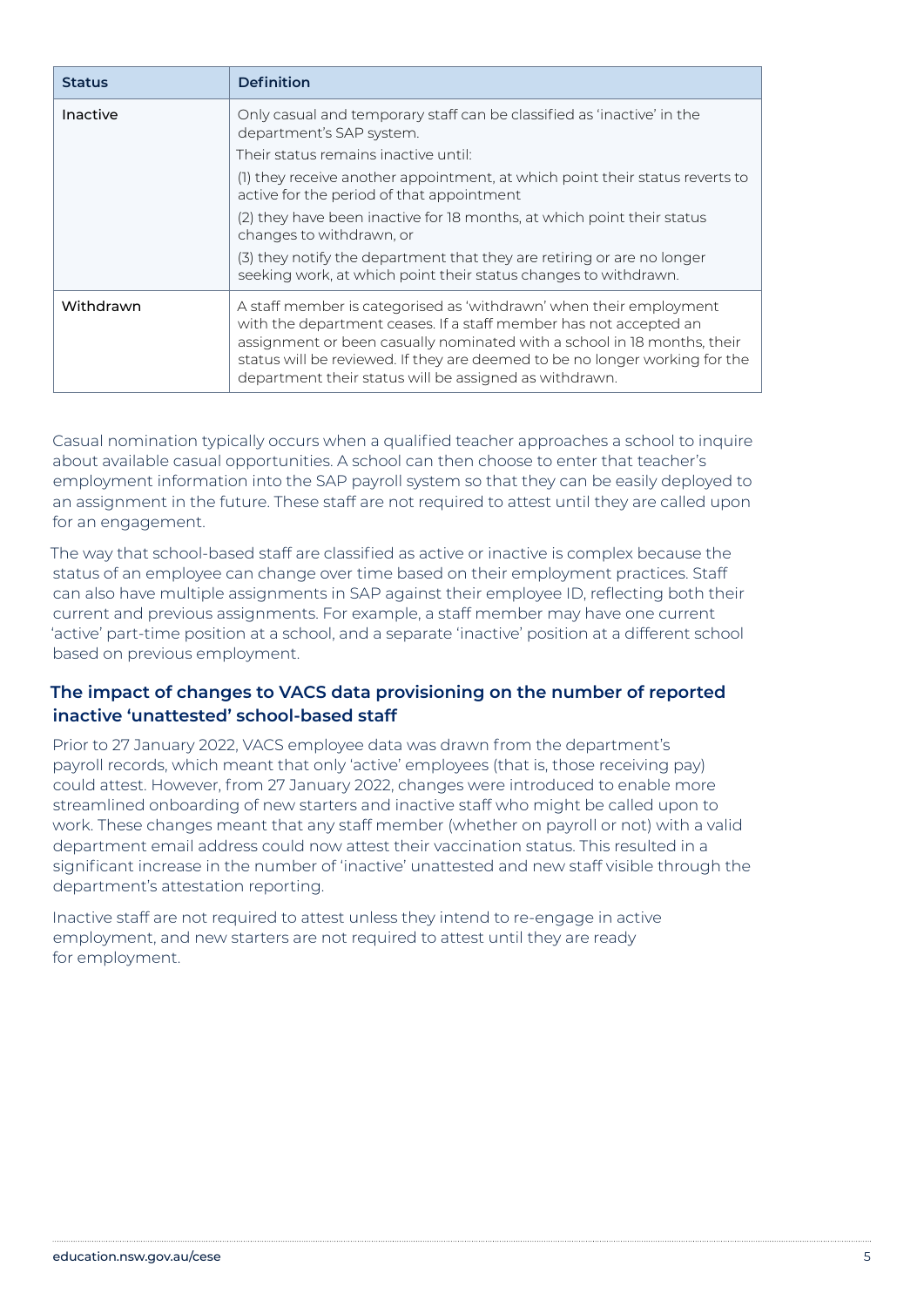#### Box 1 – Clarification to previously reported numbers of inactive staff

- **•** The COVID-19 and Crisis Taskforce relies upon Scout, an internal reporting tool, for the purposes of monitoring and reporting data recorded in VACS.
- **•** Scout has been used to provide figures on staff vaccination attestation to the Office of the Chief People Officer and for responses during Budget Estimates.
- **•** In the process of this independent review, CESE identified a discrepancy within Scout when calculating the number of inactive staff.
- **•** Staff can have multiple assignments (for example, one current active part-time position at school A and one inactive part-time position at school B from a past engagement). Scout was counting these staff twice as both active (school A) and inactive (school B), overstating the number of inactive staff. In the example above, the staff member should have only been counted as active.
- **•** CESE worked with data custodians and subject matter experts in the Human Resources Directorate to resolve the discrepancy. The inactive staff figures in this report reflect the number of inactive staff that have only inactive assignments and does not include new starters who have not yet received an assignment.

#### **Vaccination status of active and inactive teachers and other school-based staff (as of March 2022)**

On 31 March 2022 there were 113,207 school-based staff classified as active in the SAP payroll system. Of these, 106,761 (94.3%) had attested that they were fully (double) vaccinated. These numbers only include staff that had updated their vaccination status in VACS. There were 5,074 teachers and other school-based staff who were classified as active who had not yet updated their vaccination status in VACS. Box 2 provides more information on this group.

There are several reasons why a teacher or other school-based staff member may not have attested in VACS, such as being on leave or deciding to confirm their status with human resources outside of the VACS for privacy reasons. However, in line with the PHO and the department's vaccine mandate, these staff members will be required to confirm their vaccination status prior to commencing work on a school or early education and care facility site.

On 31 March 2022 there were 23,091 school-based staff classified as inactive in the SAP payroll system. While 2,445 staff had updated their vaccination status as 'fully vaccinated' in VACS, 20,337 had not yet updated their vaccination status. This could be due to several reasons. First, staff that are not currently teaching are not required to attest. Second, these teachers may have decided to retire or are no longer actively seeking positions.

The NSW Government school system will always have a combination of active and inactive staff in its system. The number of active and inactive staff fluctuates over time as a result of staff starting and finishing roles. However, if a large number of staff were being moved from active to inactive as a result of the vaccine mandate, the department would expect to see a corresponding large decrease in the number of active staff and increase in the number of inactive staff. As the active counts for 31 March 2022 are mostly similar to those for 28 October 2021, with only a small increase to inactive counts, there is no strong evidence of a large shift in staff status.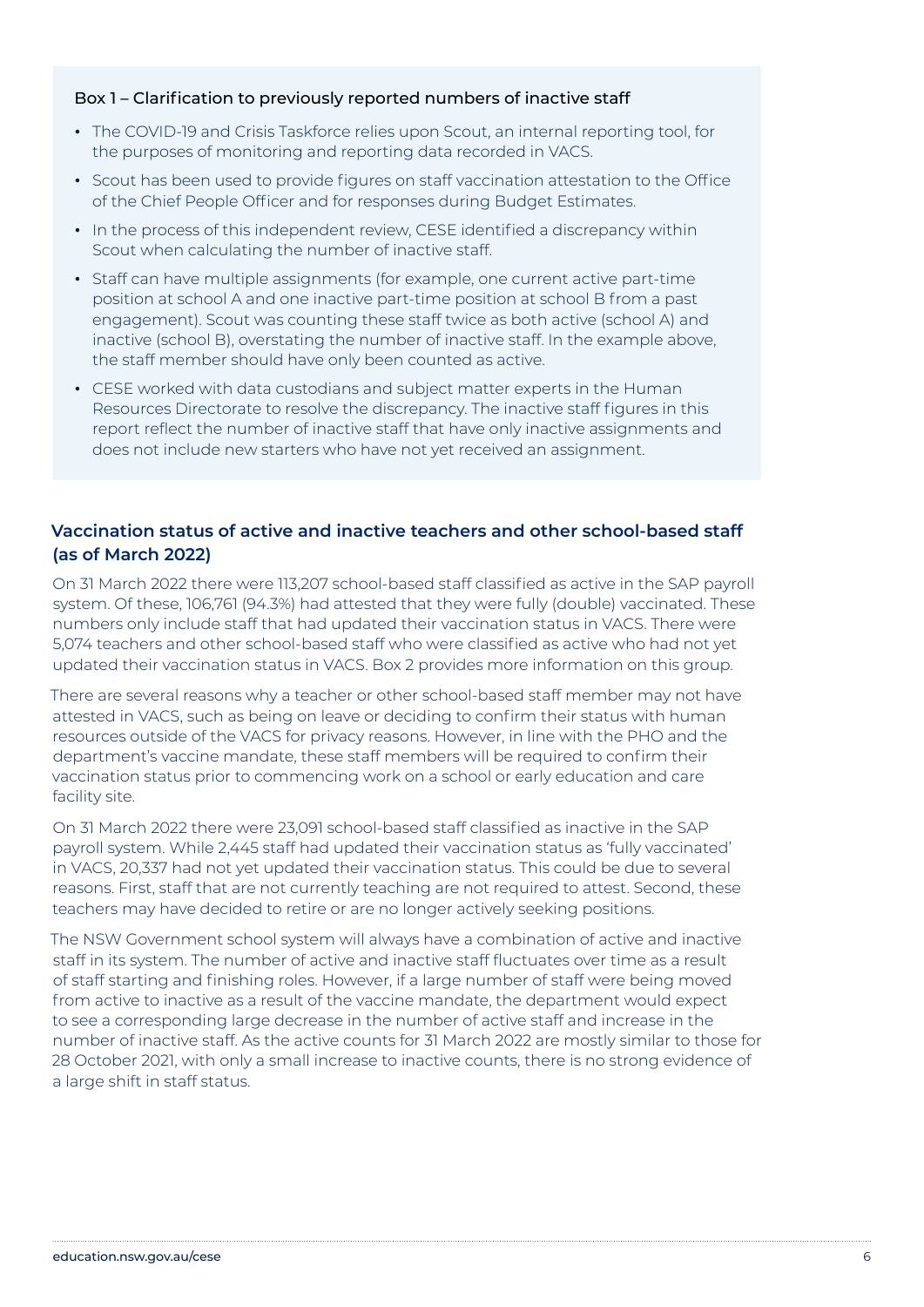#### **Number of active staff pre- and post-mandate by date (8 November 2021) and vaccination status**

| Date                                  | <b>Vaccination status</b> | <b>Teaching staff</b> | Other school-<br>based staff |
|---------------------------------------|---------------------------|-----------------------|------------------------------|
| 28 October 2021<br>(pre-mandate)      | Total                     | 78,671                | 33,494                       |
| 31 March 2022                         | Fully vaccinated          | 74,539                | 32,222                       |
| (post-mandate)                        | Partially vaccinated      | 43                    | 25                           |
|                                       | Medically exempt          | 335                   | 80                           |
|                                       | Not vaccinated            | 233                   | 92                           |
|                                       | Not attested              | 2,937                 | 2,137                        |
|                                       | Confirmation rejected*    | 448                   | 116                          |
|                                       | Total                     | 78,535                | 34,672                       |
| Change from 28 October<br>to 31 March | Total                     | -136                  | 1,178                        |

#### **Number of inactive staff pre- and post-mandate by date (8 November 2021) and vaccination status**

| Date                                  | <b>Vaccination status</b> | <b>Teaching staff</b> | Other school-<br>based staff |
|---------------------------------------|---------------------------|-----------------------|------------------------------|
| 28 October 2021<br>(pre-mandate)      | Total                     | 11,667                | 8,280                        |
| 31 March 2022                         | Fully vaccinated          | 1,717                 | 728                          |
| (post-mandate)                        | Partially vaccinated      | 11                    | 8                            |
|                                       | Medically exempt          | 48                    | 22                           |
|                                       | Not vaccinated            | 106                   | 75                           |
|                                       | Not attested              | 11,442                | 8,895                        |
|                                       | Confirmation rejected*    | 24                    | 15                           |
|                                       | Total                     | 13,348                | 9,743                        |
| Change from 28 October<br>to 31 March | Total                     | 1,681                 | 1,463                        |

\* Includes employees who attested within VACS, but whose evidence was rejected by their manager.

Ċ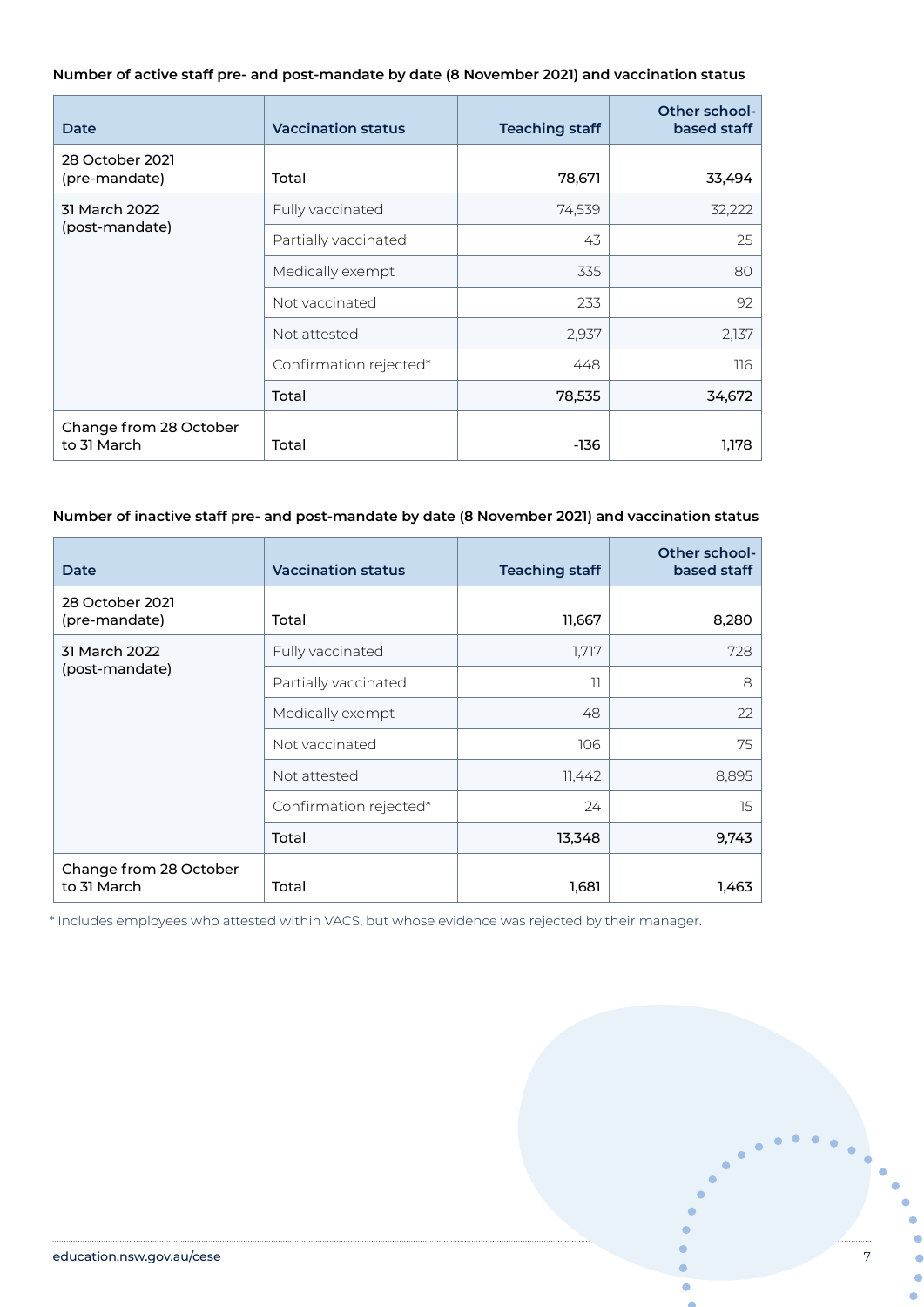#### Box 2 – Breakdown of unattested active staff

As of 31 March 2022, there were 2,937 active teaching staff and 2,137 other school-based staff not attested within VACS, and 681 active teaching staff and 208 other schoolbased staff who were attested not vaccinated or who had their confirmation rejected. Staff who are on leave are not required to VACS attest until they intend on returning to school-based activities. Staff are broken down into:

- **•** staff who were on leave for all hours they were paid for in the relevant period, further broken down into the type of leave,
- **•** staff who were not paid for any hours over the relevant period, further broken down into whether they were casual, permanent, or temporary employees, and
- **•** other staff who were not on leave for all hours they paid for, and were paid for some hours.

|                                                    | <b>Teaching staff</b> | Other school-based staff |
|----------------------------------------------------|-----------------------|--------------------------|
| Staff on leave for relevant period                 |                       |                          |
| Parental leave                                     | 172                   | 24                       |
| Extended leave                                     | 113                   | 46                       |
| Sick leave                                         | 35                    | 14                       |
| Leave without pay                                  | 214                   | 38                       |
| Staff who were not paid during the relevant period |                       |                          |
| Casual                                             | 2,010                 | 69                       |
| Permanent                                          | 613                   | 122                      |
| Temporary                                          | 3                     | 1809                     |
| Other                                              | 458                   | 223                      |
| Total                                              | 3,618                 | 2,345                    |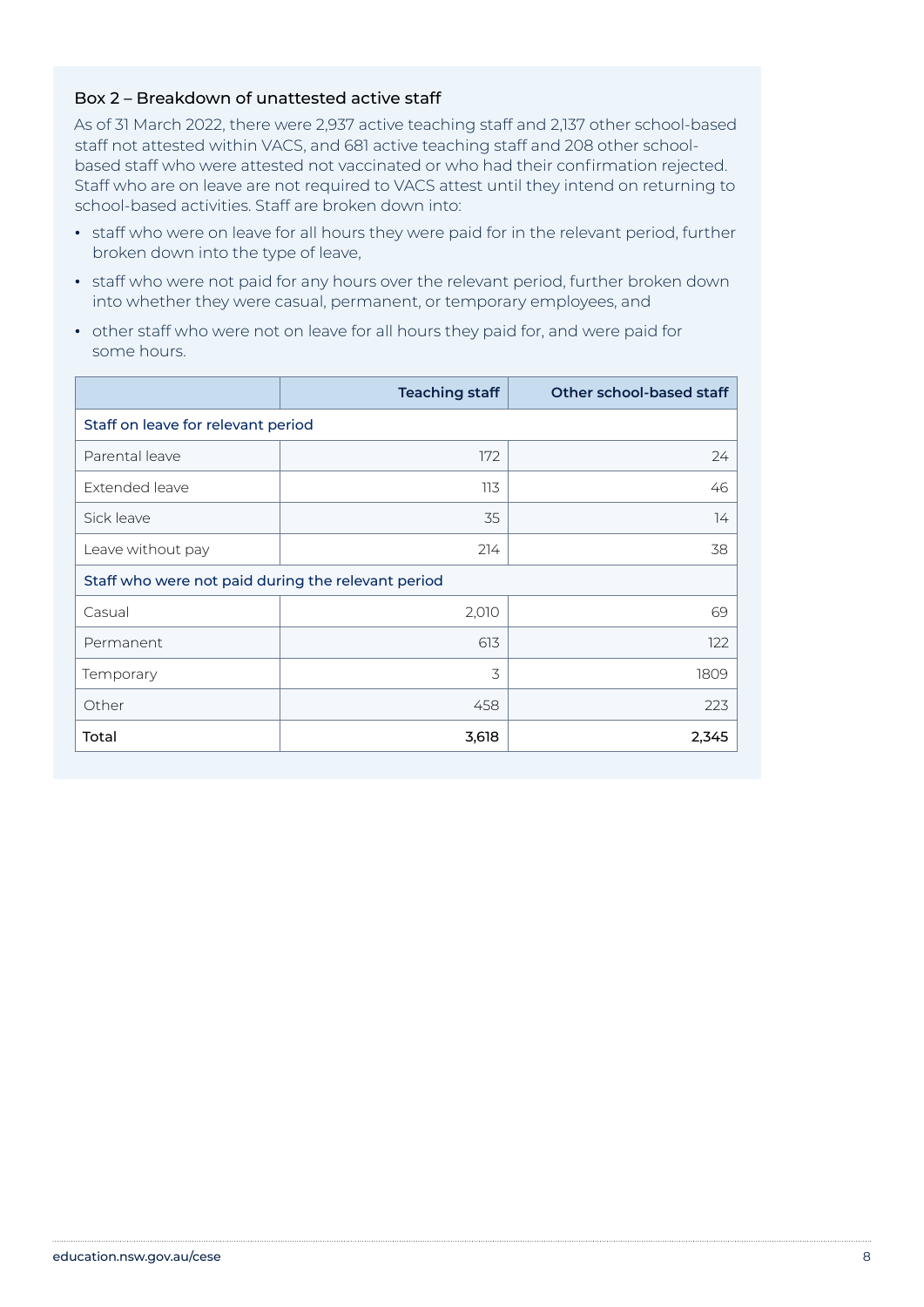## **Appendix A – Timeline of announcements related to the department's mandatory vaccination requirements**

| Date          | Announcement                                                                                                                                                                                                                                                                                                                                                                                                                                                                                               |
|---------------|------------------------------------------------------------------------------------------------------------------------------------------------------------------------------------------------------------------------------------------------------------------------------------------------------------------------------------------------------------------------------------------------------------------------------------------------------------------------------------------------------------|
| 2021          |                                                                                                                                                                                                                                                                                                                                                                                                                                                                                                            |
| 12 July       | More than 10,000 teachers and school staff in south-western Sydney's areas of COVID<br>concern given priority access to vaccine rollout.                                                                                                                                                                                                                                                                                                                                                                   |
| 15 July       | Messaging provided to principals in LGAs of concern on priority vaccination for<br>school staff.                                                                                                                                                                                                                                                                                                                                                                                                           |
| 6 September   | Vaccination blitz for school, early childhood, TAFE NSW, VET and university staff at<br>Qudos Bank Arena.                                                                                                                                                                                                                                                                                                                                                                                                  |
| 24 September  | Public Health (COVID-19 Vaccination of Education and Care Workers) Order 2021<br>requiring vaccination of education and care workers commenced.                                                                                                                                                                                                                                                                                                                                                            |
| 5 October     | Vaccination attestation system (VACS) launches.                                                                                                                                                                                                                                                                                                                                                                                                                                                            |
| 18 October    | Secretary made 2 determinations (Teaching Service Act 1980 - Determination No.1 of<br>2021 - COVID-19 Vaccination Evidence; Education (School Administrative and Support<br>Staff) Act 1987 - Determination No. 1 of 2021 - COVID-19 Vaccination Evidence) which<br>established the requirement that employees must be vaccinated with 2 doses of<br>a COVID-19 vaccine and provide evidence unless they are unable to be vaccinated<br>because of a medical contraindication.<br>In Level 3 plus schools: |
|               | • Preschool, Kindergarten, Years 1 and 12 return to face-to-face learning.<br>• Staff vaccination mandate takes effect.                                                                                                                                                                                                                                                                                                                                                                                    |
| 27 October    | Secretary announces vaccination determinations for teaching and school<br>administrative and support staff (effective until Term 2 2022).                                                                                                                                                                                                                                                                                                                                                                  |
| 8 November    | From this date, it became mandatory for employees who work in government schools<br>or early childhood education services to be double vaccinated, in accordance with the<br>Public Health (COVID-19 Vaccination of Education and Care Workers) Order (No 2) 2021.                                                                                                                                                                                                                                         |
| 22 November   | Secretary issues a direction requiring all corporate and non-school-based staff to<br>provide evidence of 2 doses of an approved vaccine against COVID-19 or a medical<br>contraindication to attend a corporate site, by no later than 30 January 2022.                                                                                                                                                                                                                                                   |
| 2022          |                                                                                                                                                                                                                                                                                                                                                                                                                                                                                                            |
| 10 January    | Premier makes announcement about changes to the mandatory vaccination<br>regulations, which will require NSW Department of Education school-based staff<br>to have a booster shot.                                                                                                                                                                                                                                                                                                                         |
| 30 January    | Cut-off date by which all corporate staff are required to be double vaccinated or hold<br>a medical contraindication to attend a corporate site.                                                                                                                                                                                                                                                                                                                                                           |
| 1 February    | Premier and Minister welcome all schools back for Term 1 2022.                                                                                                                                                                                                                                                                                                                                                                                                                                             |
| 7-11 February | The department contacts principals to inform them about the staff who need to be<br>vaccinated with Novavax. Dismissals for non-compliance with the vaccination mandate<br>will resume. As of 9 Feb, about 90 to 100 people have taken up the Novavax offer.                                                                                                                                                                                                                                               |
| 10 March      | PHO's requirement for double vaccination extended until 13 May 2022.                                                                                                                                                                                                                                                                                                                                                                                                                                       |
| 20 April      | NSW Government announces that the Public Health (COVID-19 Vaccination of<br>Education and Care Workers) Order 2022 will not be extended beyond 13 May 2022.                                                                                                                                                                                                                                                                                                                                                |